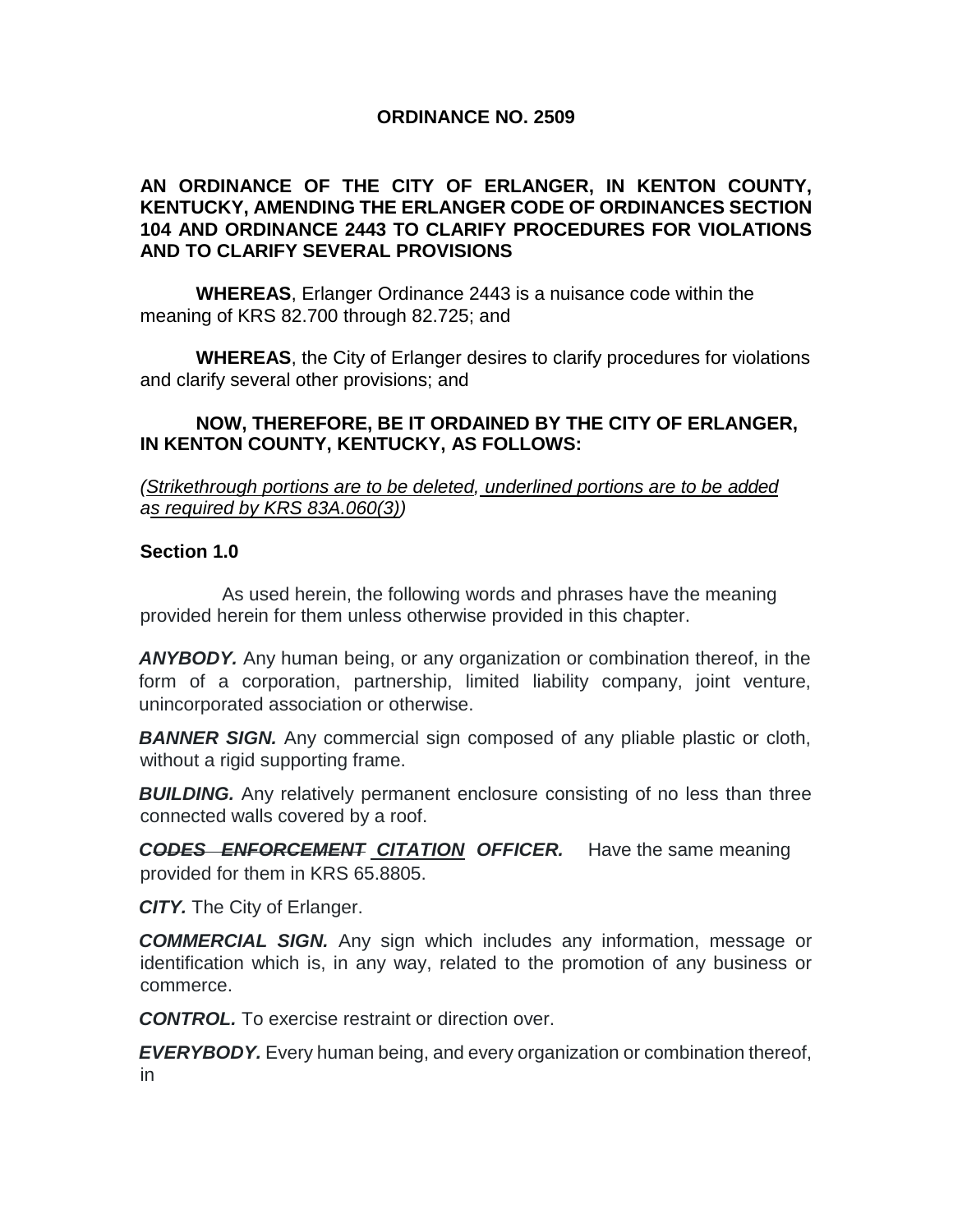the form of a corporation, partnership, limited liability company, joint venture, unincorporated association or otherwise.

*EXCESSIVE GROWTH.* A growth in excess of six inches above the surface of the ground.

*FOWL.* Any hen, rooster, chicken, duck, turkey, pheasant or any of several other, usually gallinaceous, birds.

**GRAFFITI.** Any display of words, letters, numbers, design or symbols scrawled, by hand or otherwise, in any ink, paint, chalk, dye or any other medium on any building or structure, without the consent or authority of the owner thereof, and which is within view from any public property or right-of-way.

*INOPERABLE MOTOR VEHICLE.* A motor vehicle that is either:

- (1) Wrecked or otherwise in a state of disrepair or disassembly;
- (2) Mechanically inoperable; or
- (3) Legally inoperable on public streets and highways.

*LIVESTOCK.* Animals of the bovine, ovine, porcine, caprine, equine, camelid and cervid species, including, without limitation, horses, cattle, sheep, swine and goats.

*MUNICIPAL SOLID WASTE*. Have the same meaning provided for them in KRS 224.1-010(31)(a)(4).

*MUNICIPAL SOLID WASTE CONTAINER.* A clean, covered, rigid metal or plastic container with a capacity of no less than 30 gallons and no more than 96 gallons.

*NOBODY.* No human being, or any organization or combination thereof, in the form of a corporation, partnership, joint venture, unincorporated association or otherwise.

within a building, passes through a stack or flue, or is contained within an **OPEN BURNING.** The burning of any material in an area which is not enclosed outdoor firepit no larger than 60 inches in circumference.

*OUTSIDE.* An area of a lot or parcel of real estate that is not enclosed within a building.

*RECREATIONAL VEHICLE.* Have the same meaning provided for them in KRS 227.550(12).

*RUBBISH.* Worthless, discarded material.

*UNLEASHED ANIMAL.* Any animal that is not secured and controlled by the owner or custodian of that animal by means of a leash.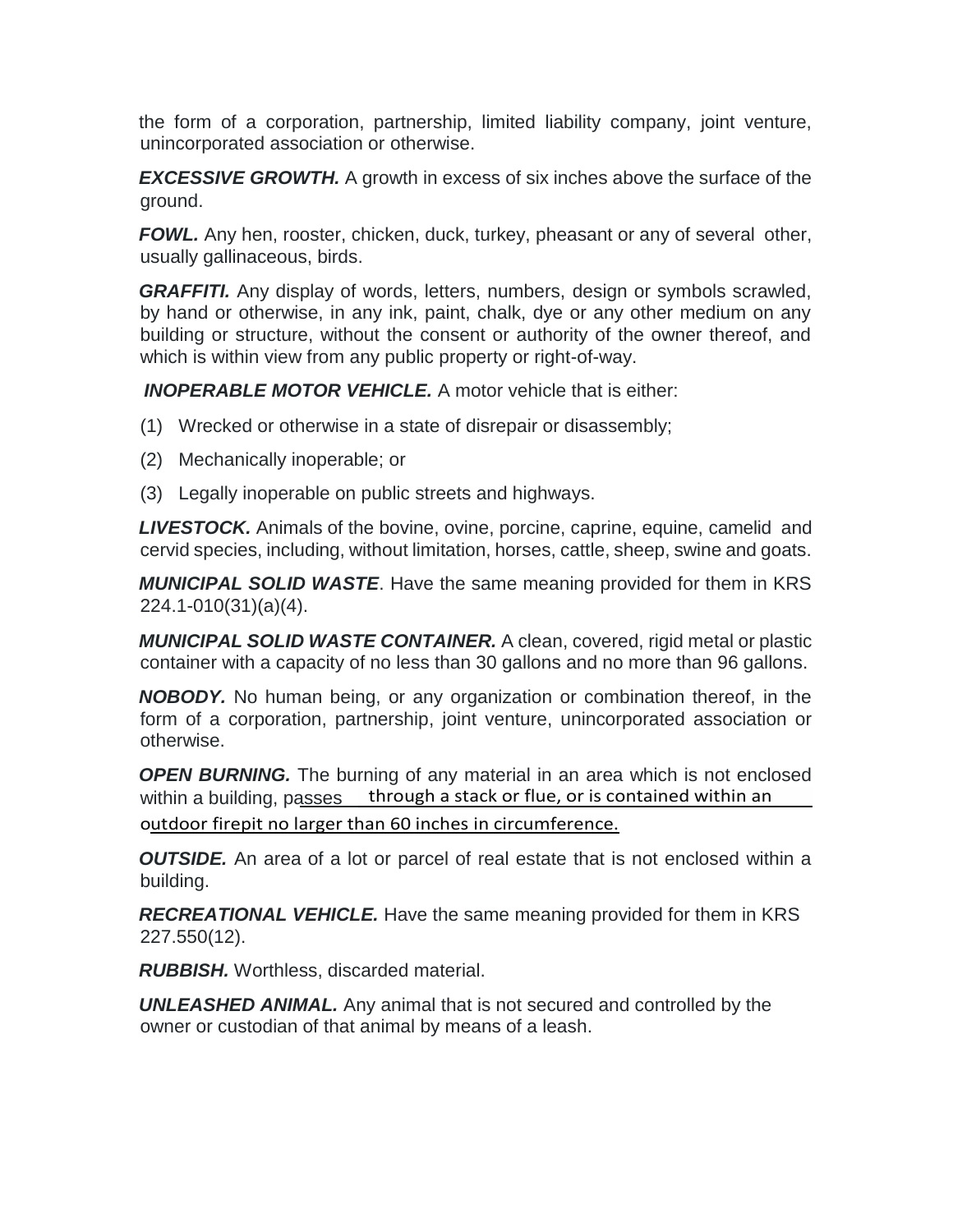### **PROHIBITIONS.**

The following actions, omissions, behavior, conditions and occurrences upon any lot or parcel of real estate within the city are hereby prohibited; and nobody shall, by either act or omission, conspire, cause, permit, encourage, aid, assist, allow or engage in any of them:

- (A) Any condition or use of any lot or parcel of real estate in the city or any structure thereon that is detrimental to the value, use or enjoyment of the property of others in the vicinity of that lot or parcel of real estate, including, without limitation:
	- (1) Those that constitute a public nuisance within the definition thereof in section PM-302.1 of the International Property Maintenance Code adopted by Ordinance 2341 of the city.
	- (2) Those structures that are designed and intended for human habitation, occupancy or use; but have conditions in them that are dangerous or injurious to the health or safety of the occupants of the structure, the occupants of neighboring structures or other residents of the city.
	- (3) Those in violation of the standards of safety promulgated pursuant to KRS 227.300, which are hereby adopted by the City pursuant to the requirements of KRS 227.320.
	- (4) Those in violation of the 2015 NFPA 1 Uniform Fire Code that was published by the National Fire Protection Association, a copy of which accompanies Ordinance No. 2443 and is hereby made a part of the permanent records of the city and incorporated herein by reference.
	- (5) The development of a public nuisance thereon through the accumulation of:
		- (a) Junked or wrecked automobiles, vehicles, machines, or other similar scrap or salvage materials, excluding inoperative farm equipment.
		- (b) One or more mobile or manufactured homes as defined in KRS 227.550 that are junked, wrecked, or inoperative and which are not inhabited.
		- (c) Rubbish.
		- (d) The excessive growth of weeds or grass.
- (B) The location of one or more mobile or manufactured homes as defined in KRS 227.550 that are junked, wrecked, or non-operative and which are not inhabited.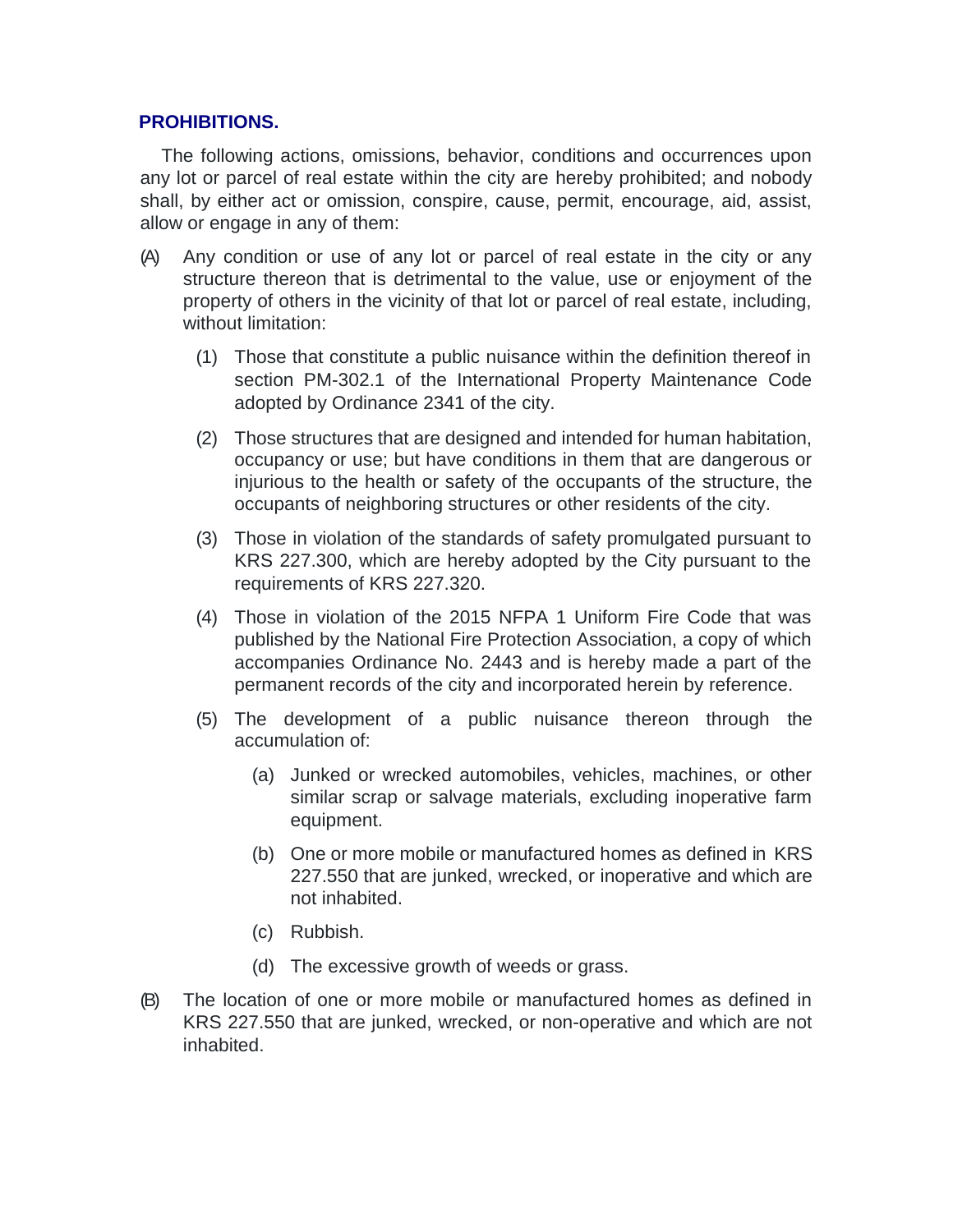- (C) The parking of any recreational vehicle, boat or trailer on any occupied residential area except for only one of any such vehicles:
	- (1) In the rear yard of any lot or parcel of real estate; or
	- (2) In any area of a side yard that is continuously paved with blacktop or concrete, provided that no part of such vehicle is within one foot of any point in the nearest boundary line; or
	- (3) In any driveway, provided that:
		- (a) The area thereof occupied by any such vehicle is in addition to all off street parking areas required by this chapter; and
		- (b) There is no more than one of any such vehicles parked, stored or otherwise located in any portion of any driveway on any one lot or parcel of real estate at any one time; and
		- (c) No part of any such vehicle is within one foot of any point in the nearest boundary line.
- (D) The accumulation of any municipal solid waste anywhere unless it is enclosed within a covered municipal solid waste container.
- (E) No person, firm or corporation shall cause or permit municipal solid waste containers or any similar type containers of any kind to be placed at the curb line in front of any premises for collection before the hour of 4:00 p.m., prevailing time of the evening before the collection dates on the street or alley on which the premises are located, and the containers shall be placed at the curb line in front of the premises. It shall be unlawful for garbage or trash containers to be placed for collection prior to the time contained herein on the streets or alleys or for the garbage or trash containers to remain on the streets or alleys except on the collection dates. After the containers have been emptied, the person owning the containers shall remove the containers from the front of the premises and place them within two feet of their premises or garage with the goal of hiding them from view as much as practical. No garbage or trash containers shall be placed on the streets or alleys in violation of the provisions of this section by any person for any reason.
- (F) The collection and removal of any municipal solid waste by mechanical means during the period of time after 12:00 a.m. and before 6:00 a.m., from any real estate that is not used for residential purposes but which abuts, is adjacent to or across a street from any real estate that is used for residential purposes.
- (G) The occurrence of any unleashed animal anywhere in the city other than on lot or parcel of real estate enclosed by a fence: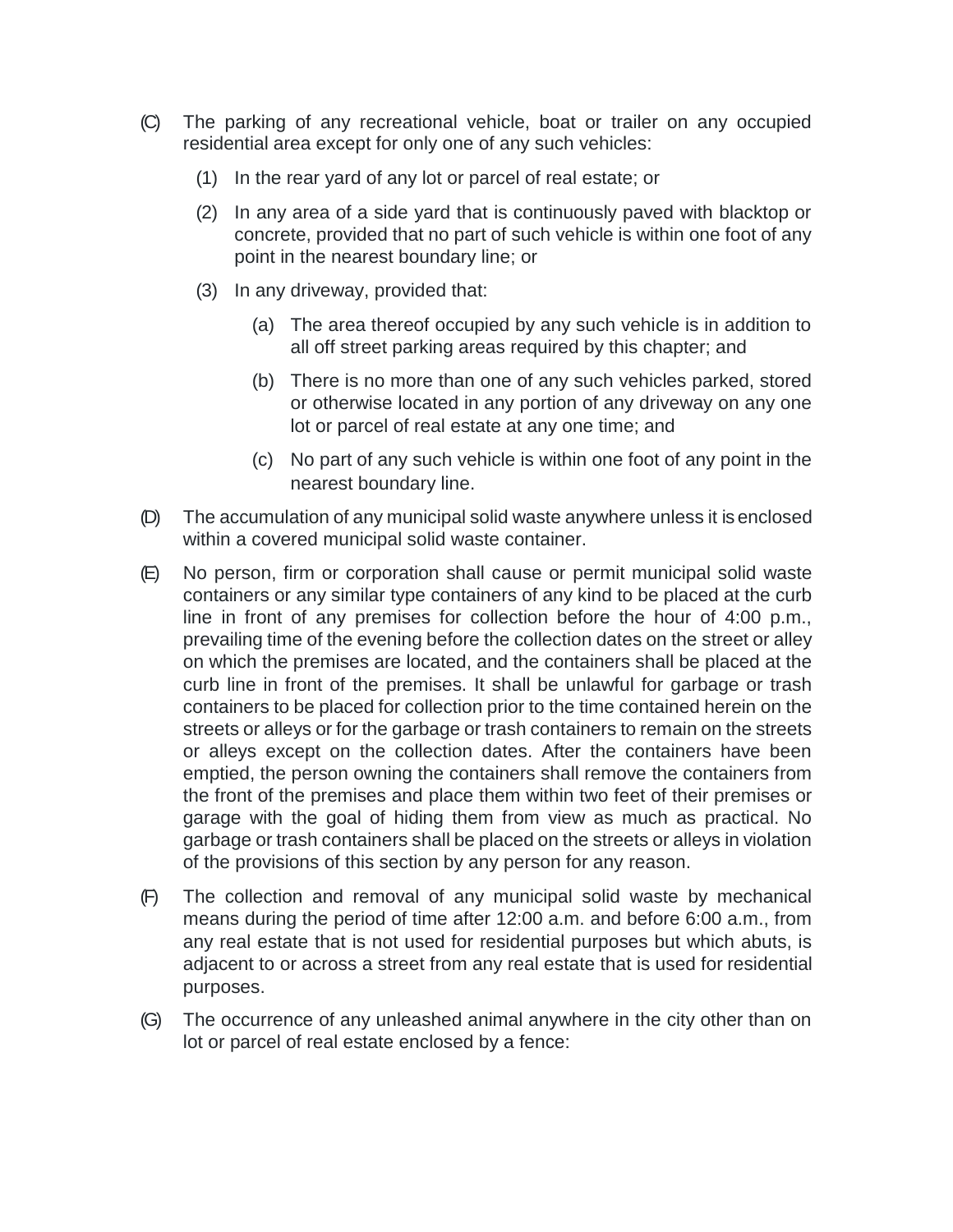- (1) In which the owner or custodian of the unleashed animal has an ownership or possessory interest; or
- (2) Upon which the unleashed animal has been authorized by someone who has an ownership or possessory interest in that lot or parcel of real estate.
- (H) The occurrence of any sound, odors or anything else from any animal or animals on any lot or parcel of real estate in the city that unreasonably interferes in any way with the occupation, use or enjoyment of any other lot or parcel of real estate in the city by any owner, tenant, occupant, resident or user thereof.
- (I) Any open burning without the permit required by City Ordinance 2086.
- (J) The location of any rubbish on any public sidewalk and the failure of those with any ownership or possessory interest in any lot or parcel of real estate abutting thereon to remove it within a reasonable period of time after such rubbish has been deposited thereon.
- (K) Any more than one banner sign on the premises of any business.
- (L) Any sign that isn't in a condition of good repair, and in a clean, neat and safe and functional condition in compliance with all applicable laws, including, without limitation, all building and property maintenance codes.
- (M) The occurrence, existence or continuation of any graffiti.
- (N) The outside storage or other location of any equipment in any front or side yard where it may be seen from a public street, while that equipment is in a position or condition in which the design and purpose of that equipment may not be accomplished.
- (O) Any outdoor swimming pool in which:
	- (1) The water in the pool is contaminated with dangerous disease causing pathogens, including bacteria; or
	- (2) Water may be retained and impounded in the pool to a depth of 24 inches or more at any one point; and the pool area isn't always completely surrounded by a fence that is at least four feet in height, which precludes access to the water in the pool without opening a gate or climbing over the fence, with all of the gates in the fence having an automatic self-closing mechanism.
- (P) The location of any fowl or livestock within 500 feet of any residence other than that of the owner of such fowl or livestock.
- (Q) The distribution or accumulation of any unsolicited written material on any portion of any lot or parcel of real estate in the city outside of a building other than: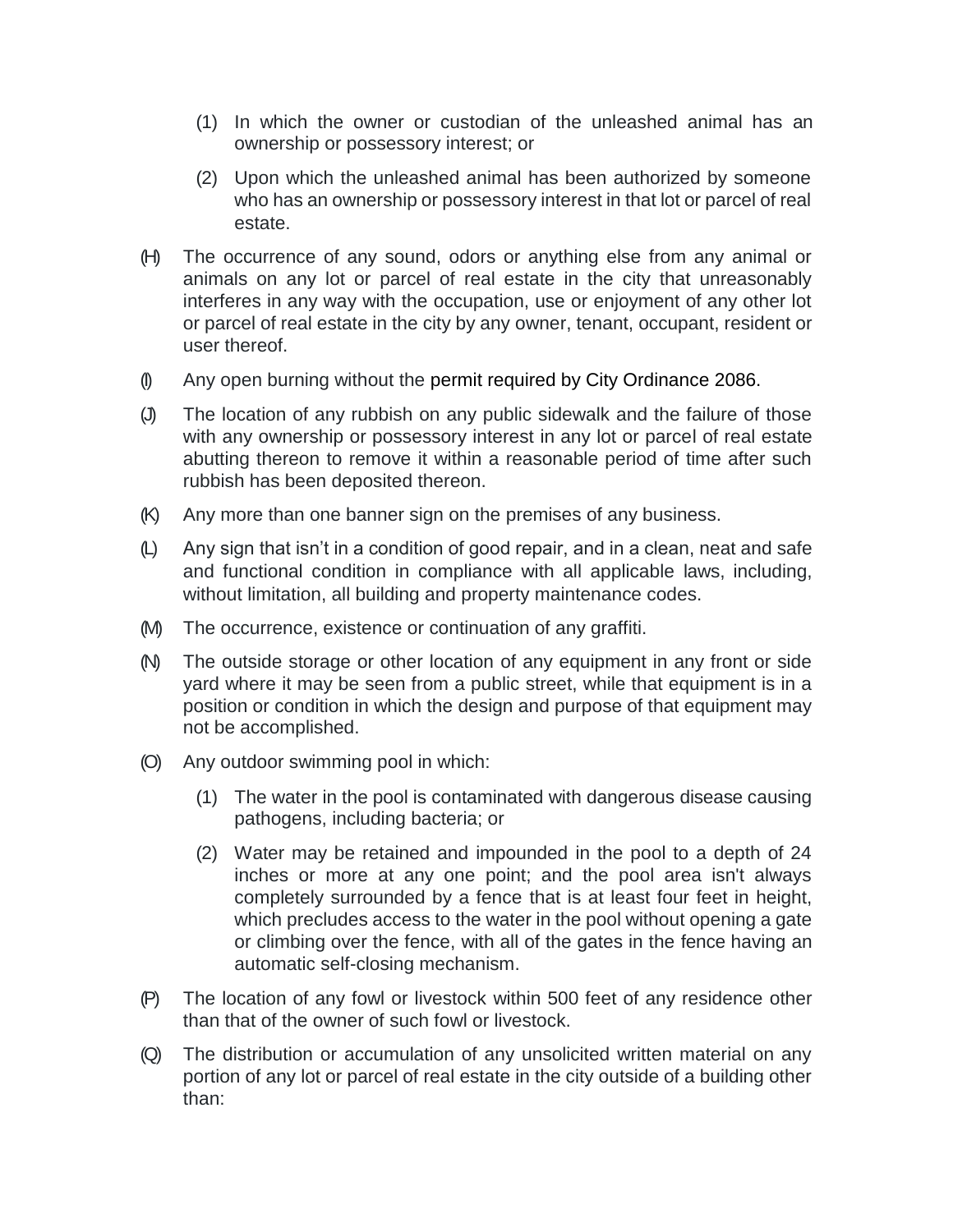- (1) On a porch, if one exists, nearest to the front door; or
- (2) Securely attached to a door; or
- (3) Between an exterior door and an interior door: or
- (4) Personally with any occupant of the lot or parcel of real estate.
- (R) The use of any area of ground outside of a building that is either unpaved or paved with something other than concrete or blacktop for the purpose of parking or any other location of a motor vehicle thereon, except that any such area of ground that has been continually used for such purpose since 1992 may continue to be used for such purpose provided that such area is continually covered with at least two inches of gravel.
- (S) The use of any portion of any residential lot or parcel of real estate outside of a building for the storage or other location of any inoperable motor vehicles or any motor vehicle parts.
- (T) The use of any lot or parcel of real estate, or any portion thereof, including, without limitation, any building or any portion thereof located on that lot or parcel of real estate, for any criminal activity involving disorderly conduct, alcoholic beverages, firearms, menacing, physical injury to person or property, deadly weapons, gambling, prostitution, or controlled substances, or any other felony or misdemeanor to such an extent that there have been documented responses to any of them by peace officers or other personnel of the city on five or more separate occasions within any one period of 12 consecutive calendar months; provided that an owner of that lot or parcel of real estate has been notified at least once during that period of 12 consecutive calendar months of the occurrence of any such criminal activity; and provided further that the eviction of any tenants of that lot or parcel of real estate who were involved in such criminal activity shall be a defense to any civil or criminal prosecution for a violation of this section.
- (U) The use of any paved area other than sidewalks within the right-of-way of any street within the city for any athletic or other recreational activity.
- (V) The location of any apparatus for the athletic or other recreational use of any area within the right-of-way of any street within the city, whether that apparatus is located within or outside of that right-of-way.
- (W) The growth of any tree, shrub, or bush in or into the area within the right-ofway of any street in the city in any manner that is hazardous to the public use of that right-of-way.
- $(X)$  The location of any motor vehicle in any manner that any portion of it is on or above any portion of any sidewalk in the city, potentially blocking the pedestrian use thereof.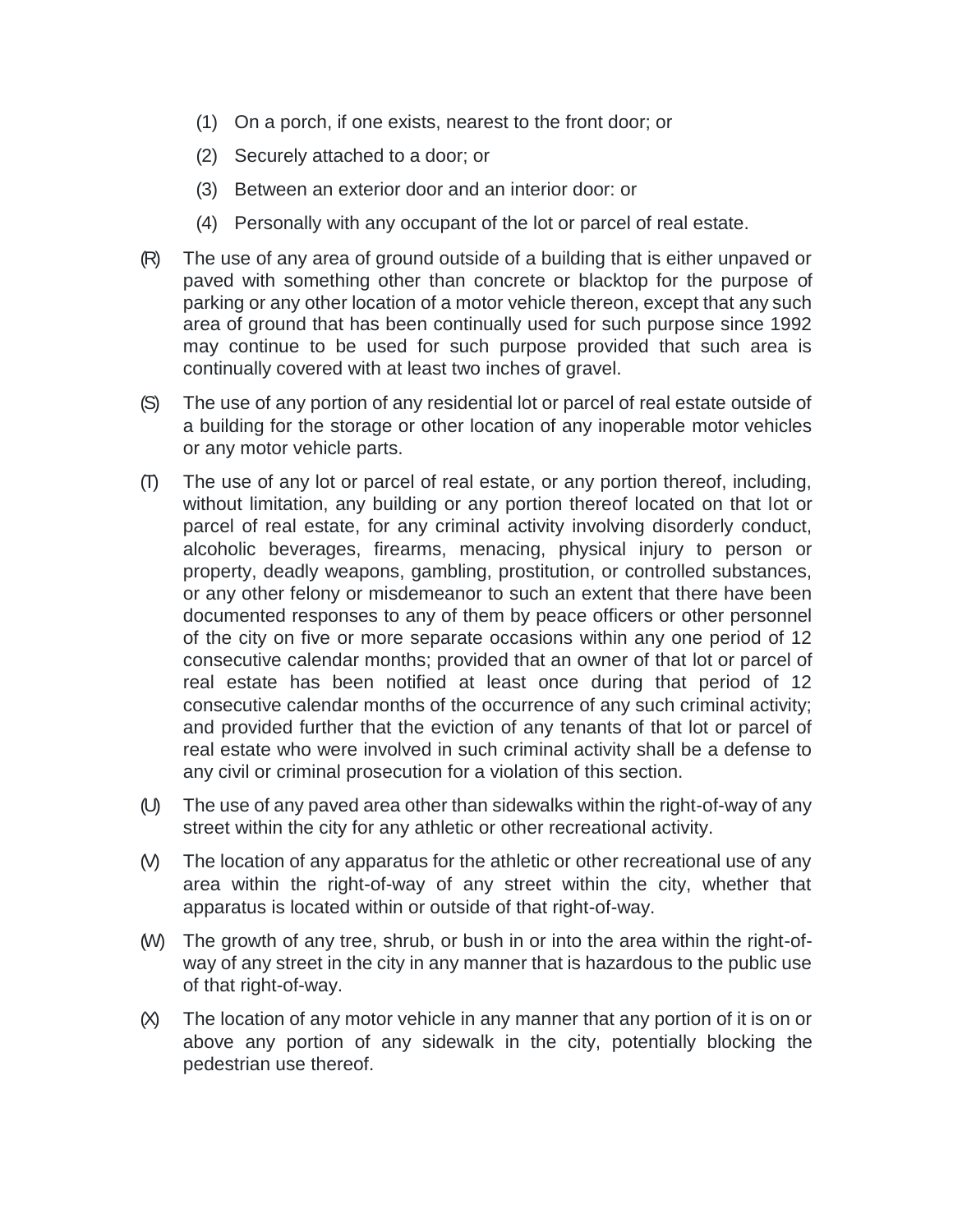(Y) The location of any inoperable motor vehicle anywhere within the right-of-way of any street in the city.

# **§ 104.03 VIOLATIONS.**

A violation of this chapter occurs whenever anybody, by either act or omission, conspires causes, permits, encourages, aids, assists, allows or engages in any of the acts, actions, behavior, conditions and occurrences prohibited by this ordinance; and each and every separate non-continuing occurrence thereof, and each and every day of each continuing occurrence thereof is a separate violation of this chapter.

# **§ 104.04 CITY STAFF PROCEDURE.**

- A) Complaints of ordinance violations are generally received from the public, city staff, or observed by city Citation Officers. When a complaint is received, a Citation Officer is assigned the complaint. The Citation Officer shall document the complaint and determine if it is valid or unfounded. If found to be valid, the resident is notified of the violation through a warning or citation. A hearing disputing the warning/citation may be requested at this time. If a hearing is not requested, the Citation Officer will re-inspect the violation in seven (7) days. If the violation has been corrected and the property owner was given a warning, the case is closed and no further action is required. If the property owner was provided a citation, it becomes final and the property owner must pay their fine. All fines will be paid through the City Clerk's Office and the City Clerk shall manage the collection of delinquent fines. Once delinquent fines/liens have exceeded \$3000.00 in total, the Clerk's Office will notify the City Administrator who will conduct a financial analysis to determine if foreclosure proceedings should be pursued.
- B) City Council shall be notified of each foreclosure analysis on a case by case basis.
	- i In the case the city proceeds to foreclosure proceedings, the city shall be represented at the Master Commissioner Sale by the City Administrator or staff designee.
	- ii If the foreclosure is initiated by others (bank, county, etc.), the City Clerk's office shall provide all necessary information to get the City paid by the Kenton County Circuit Court, including involving the City Attorney in the filing of an Answer/Counter Claim.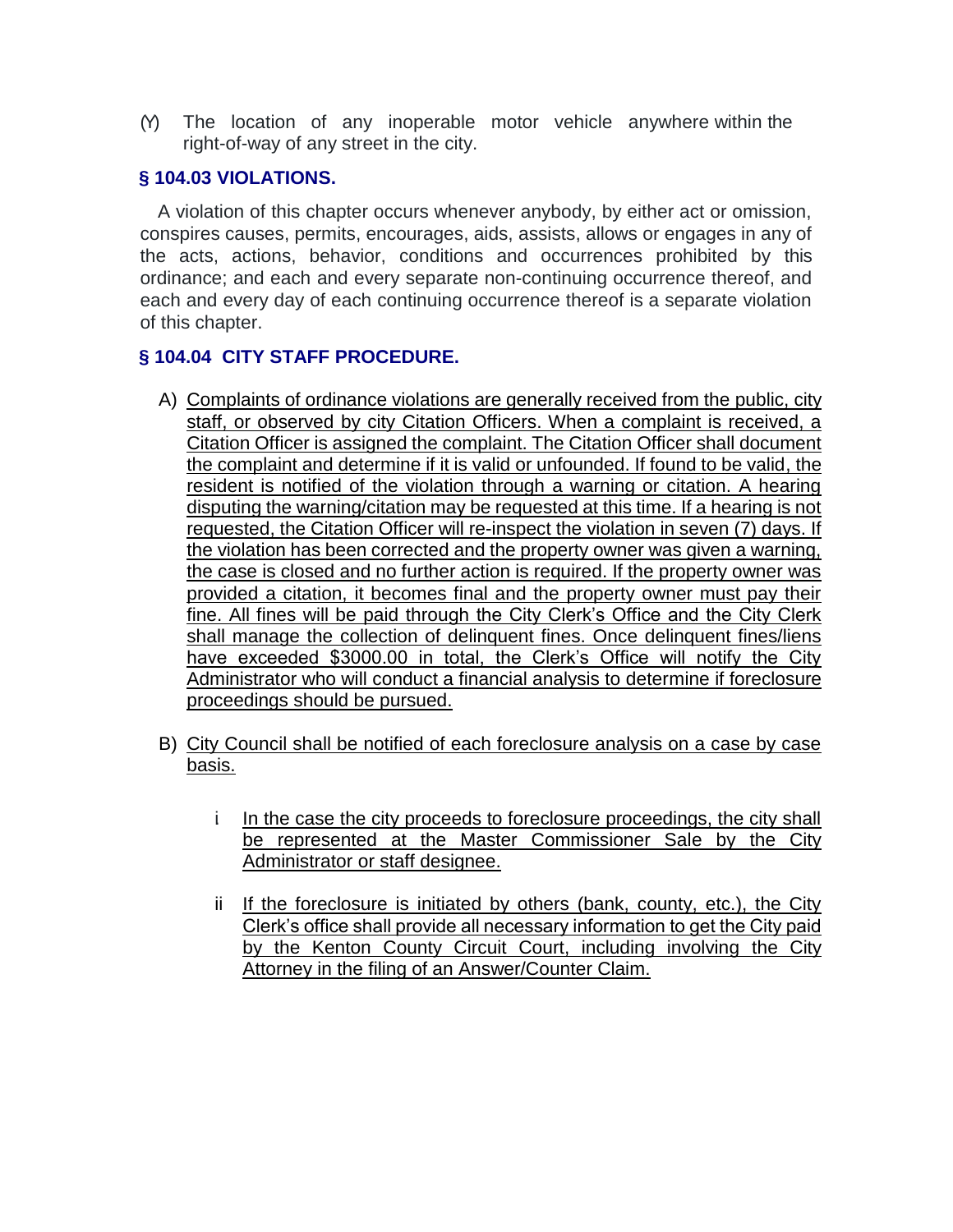- C) The City Clerk's office shall collect all fines and negotiate payments if applicable with permission of the City Administrator, and the Mayor.
- D) The City Clerk's Office shall initiate the filing of liens when appropriate. The City Clerk's Office shall complete the lien paperwork, and work in conjunction with the City Attorney, and submit to the City Administrator for final approval.

# **§ 104.99 PENALTY.**

(A) *Civil offense*. Each separate violation of this chapter constitutes a civil offense; and, pursuant to the requirements of KRS 65.8808, the penalties to be imposed upon persons determined to have violated this chapter are hereby established as follows:

(1) The specific civil fine that shall be imposed for each separate violation of this chapter in the event that a citation for that violation is not contested is hereby established at \$100 for a first violation, \$250 for a second occurrence of the same violation, and \$500 for the third and each subsequent occurrence of the same violation, plus the costs of collection, including, without limitation, court costs and attorney fees approved by the City Council and City Administrator on a case by case basis.

(2) The maximum civil fine that may be imposed for each separate violation of this chapter is hereby established at \$500 for a first violation, \$750 for a second occurrence of the same violation, and \$1,000 for the third and each subsequent occurrence of the same violation plus the costs of collection, including, without limitation, court costs and attorney fees.

(B) *Criminal offense.* Each violation of this ordinance shall be a misdemeanor for which everybody convicted thereof in a court of competent jurisdiction shall be sentenced to pay a criminal fine not to exceed the maximum amount of \$500 as set forth in KRS 534.050 (2)(a) or a term of imprisonment not to exceed the maximum period of 12 months as set forth in KRS 532.090 (1), or both.

# **Section 2.0 – Provisions Severable**

The provisions of this ordinance are severable; and the invalidity of any provision of this ordinance shall not affect the validity of any other provision thereof; and such other provisions shall remain in full force and effect as long as they remain valid in the absence of those provisions determined to be invalid.

# **Section 3.0 – Conflicting Ordinances Repealed**

All ordinances or parts of ordinances in conflict with the provisions of this ordinance are hereby repealed to the extent of such conflict.